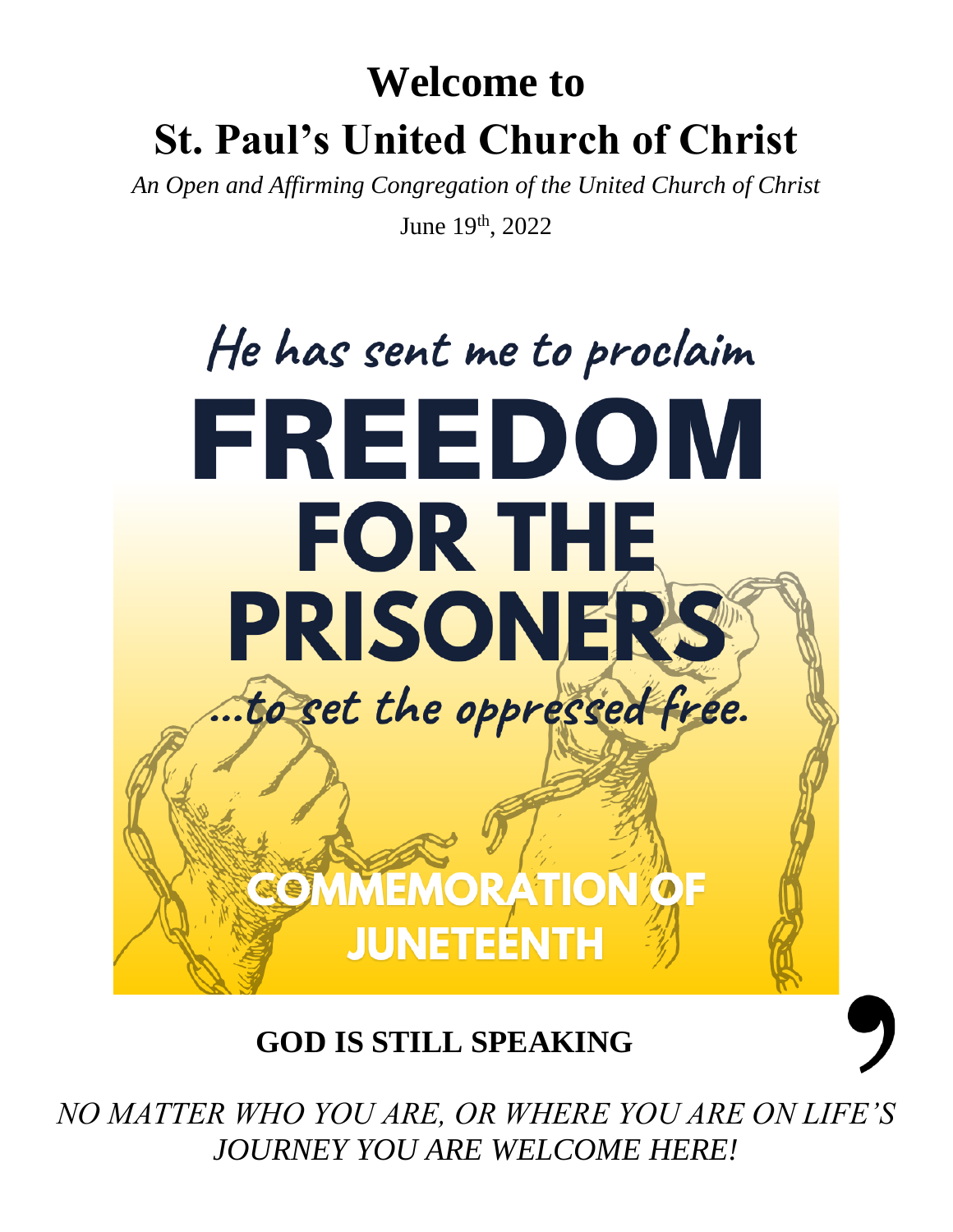## **Worship Leadership**

The Rev. John J. Ward-Diorio Preacher: Pastor Allyssa A. Boyer Lector: Kelly Chripczuk

### **Ministry of Music**

Minister of Music: Eric R. Dundore Choristers' Director: Jonneke A. Dundore Assistant Music Director: Mark A. Dundore Organist: Sarah A. Myers Assistant Organist: Patrice G. Miller

## **Ministry of Audio and Video**

Jeffrey A. Dundore

### **Ministry of Service**

Worship Welcome Team Leader: Wendy Hayden Worship Welcome Team: Betty and Thomas Olsen, Jody Biss Nursery: Flower Delivery: Betty Olsen

> **Pastor Emeritus** The Rev. Dr. Thomas E. Herrold

> > **Ministers** The Entire Congregation

*Please visit the church website at <http://www.saintpaulsucc-mech.org/> to sign up for Acolyte, Welcome Team, Lector, Volunteer in the Nursery, Deliver the Altar Flowers, and/or Sponsor the Altar Flowers. You will find the individual signup sheets under the "Sign Up" menu heading. Thank you.*



S*t. Paul's Online Giving*

**ST. PAUL'S UNITED CHURCH OF CHRIST 626 Williams Grove Road Mechanicsburg, PA 17055 717/766-7931 Website: www.saintpaulsucc-mech.org Office email: stpaulstaff@outlook.com John's email: [revjohnwd@outlook.com](mailto:revjohnwd@outlook.com) Allyssa's email: [allyssaboyer@outlook.com](mailto:allyssaboyer@outlook.com)**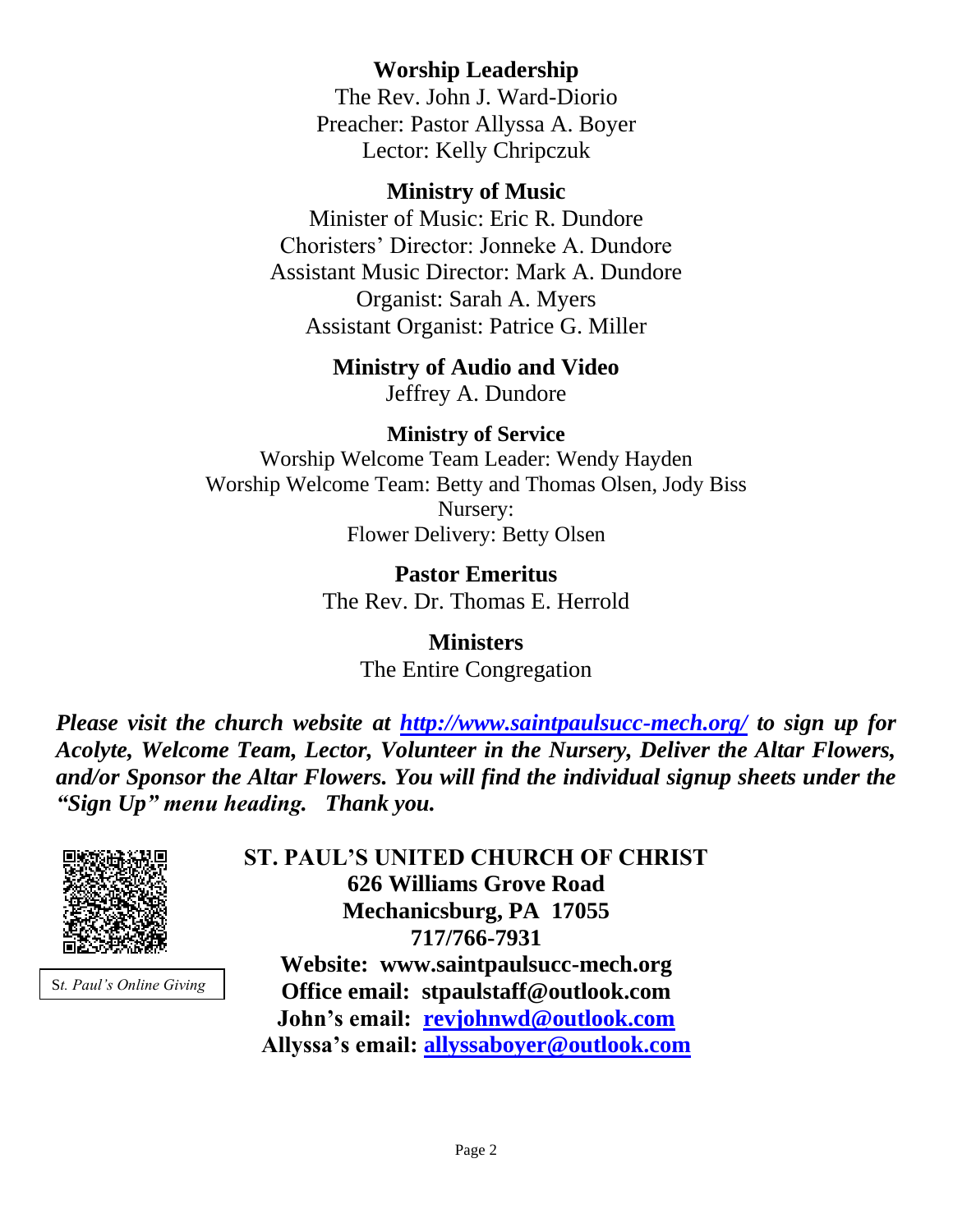#### ST. PAUL'S UNITED CHURCH OF CHRIST SERVICE OF WORSHIP

#### SECOND SUNDAY AFTER PENTECOST; A SERVICE OF COMMEMORATION OF JUNETEENTH June 19th, 2022

*Please note: the livestream broadcast begins with the Announcements. If you do not wish to appear in the livestream, it is best to sit in one of the back three pews of the Sanctuary.*

*Please write up any Prayer Requests ahead of time, leave them in the Red Bowl or give them to the Welcome Team Leader. They will bring them forward.*

#### *\*Those who are comfortable doing so are invited to stand.*

THE RINGING OF THE CHIMES

## THE WELCOME & ANNOUNCEMENTS

### THE ORGAN PRELUDE "Fatherhood" Peter Burkhardt

### CALL TO WORSHIP (Responsive)

One: God of deliverance, we recognize that emancipation wasn't a gift bestowed on enslaved people. Powered by your spirit, it was something they took for themselves, the culmination of a long struggle for freedom, fueled by revolutionary resistance to slavery.

### **All: O Lord, in fighting that struggle, Black Americans created new visions of democratic possibility for our country and the world.**

One: The Emancipation Proclamation freed Black slaves in the United States on New Year's Day in 1863. But freedom for the last enslaved people did not come until a June day two and a half years later. This Juneteenth milestone reminds us of the triumph of the human spirit.

### **All: O Lord, be with us always, as you were with Harriet Tubman.**

One: The Constitution once defined African Americans as three-fifths human. But Black people have labored and died as whole men and women, made in the image of God.

## **All: O Lord, be with us always, as you were with Frederick Douglass.**

One: The Thirteenth Amendment abolished the heinous institution of slavery, but People of Color still struggle against the chains of racial discrimination.

## **All: O Lord, be with us always, as you were with Ida B. Wells.**

One: The Fourteenth Amendment made Black Americans citizens by legislation. Their blood, sweat, and tears helped to build this nation.

### **All: O Lord, be with us always, as you were with Thurgood Marshall.**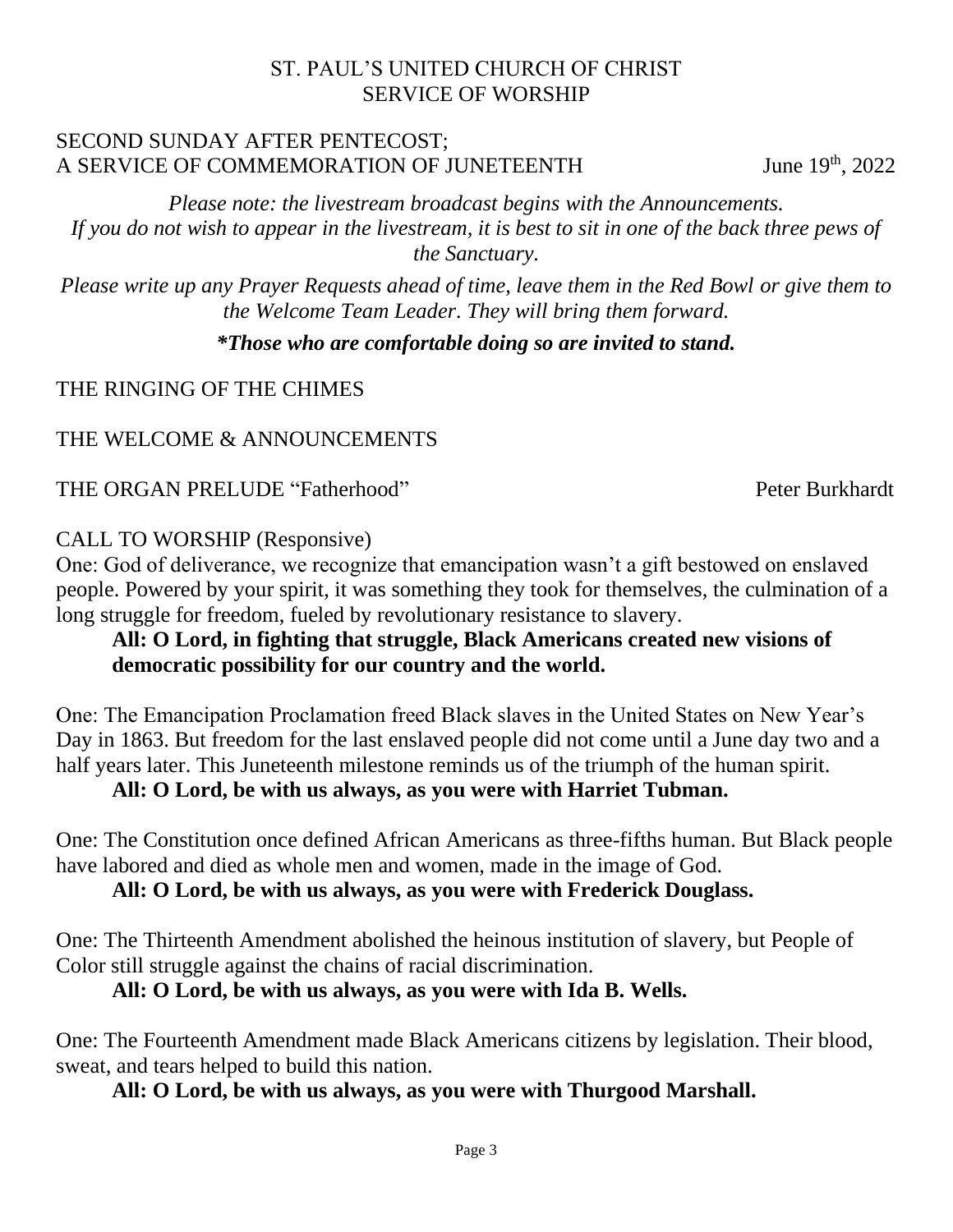One: The Fifteenth Amendment said Black people could not be denied the right to vote because of the color of their skin, yet they have faced systemic exclusion from the political process, and they continue to struggle for full inclusion.

## **All: O Lord, be with us always, as you were with Ella Baker.**

One: The Twenty-fourth Amendment abolished poll taxes, voting tests, and other restrictions upon Black Americans' right to vote. But these were soon replaced by gerrymandering, prohibitive voter ID laws, restrictions on Sunday voting, longer wait times than at polling places with more white voters, and voter purges.

## **All: O Lord, be with us always, as you were with Bayard Rustin.**

One: The Civil Rights Act of 1964 translated into law some of the goals of the Civil Rights Movement. Still, racism is insidious, and discrimination persists. Let us remain ever diligent in our commitment to building the Beloved Community.

## **All: O Lord, be with us always, as you were with Pauli Murray.**

One: The Divine will was made known in Eden and in Egypt; in Galveston and in Cape Town. **All: O Lord, let us pay tribute to all those born in freedom but cruelly chained; to all those redeemed from slavery but whose descendants still struggle against racism. May our hearts, voices, and actions proclaim that our destiny in Christ is liberty. Amen.**

*Please note: we will be singing with our masks in place.*

\*THE HYMN No. 310 "It's the Old Ship of Zion"

### \*PRAYER OF INVOCATION (Unison)

**We are thankful for all the blessings of this life, O Lord; love, freedom, and hope. Today, we lament the terrors of slavery, and we confess our roles in continuing to benefit from systems of oppression. Although we cannot change the past, we can make a new commitment to building a world that recognizes all people as fully equal and free. May we, through your love, walk in Christ's Way, the way that brings repentance and freedom and healing. Amen.**

## CALL TO CONFESSION (Responsive)

One: Holy God, we confess that we have ignored the cries of others for justice. And we have become defensive when those who are suffering cry out in pain. We have not fed the hungry, helped the afflicted, or sheltered the stranger because of how they look, or the inconvenience of their need, or our fear that there will not be enough, that life is a zero-sum game.

(Continued on the next page.)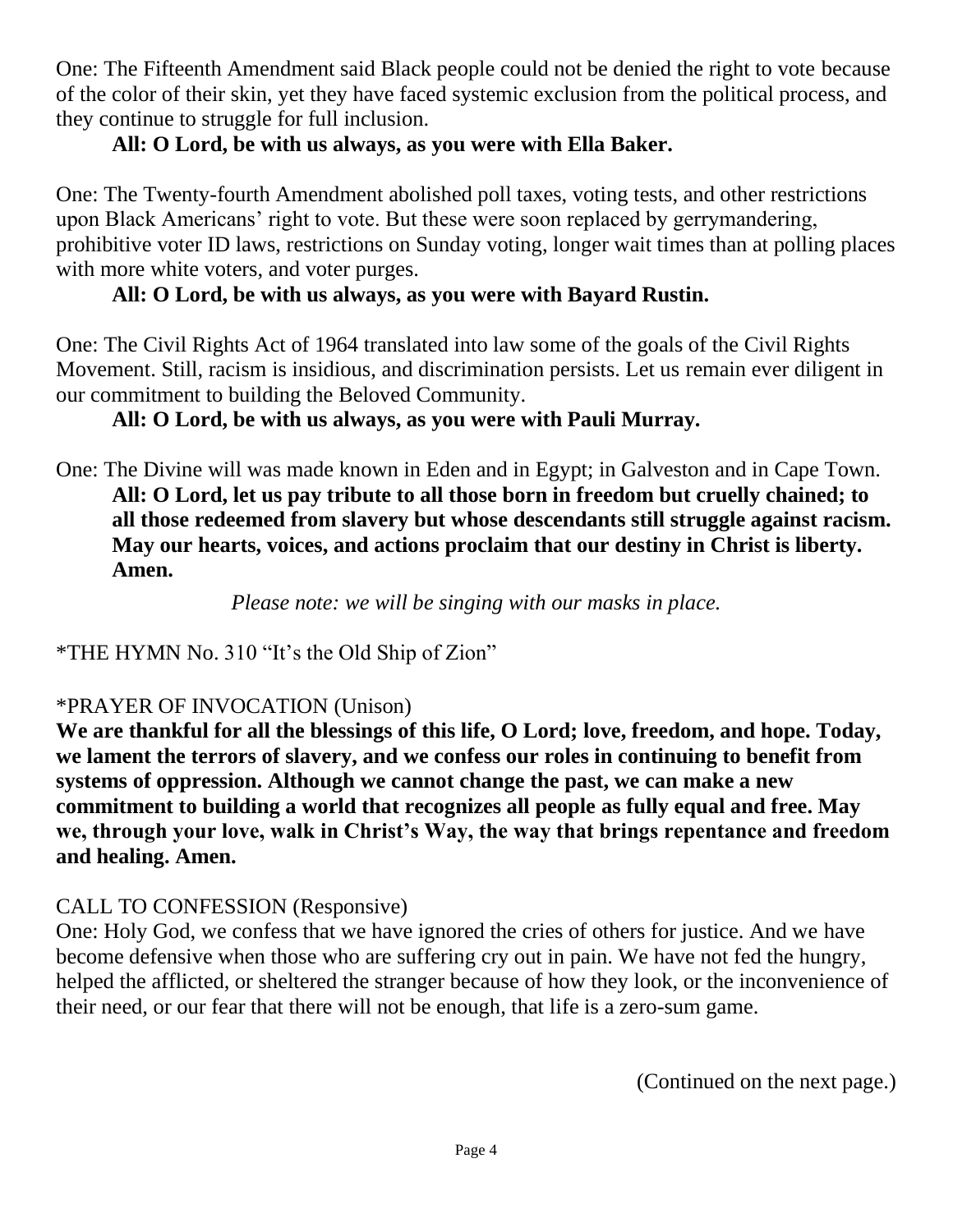**All: But today is a new day, full of opportunities to try again. What was left undone yesterday can be done today. Reconcile us to you and to all people. God of mercy, forgive all our sin and strengthen us anew for life as you intend it, through Jesus Christ our Savior. Amen.** 

#### WORDS OF ASSURANCE

The God who brought the Israelites out of Egypt is the power that frees us from our sin. Live in the grace of God's love as you walk in the way of Jesus, and surely you shall find mercy at the end of that road. Amen.

> *Please note: we will not be shaking hands or hugging. If you are able, please rise and greet one another with other signs of Peace.*

#### \*THE PASSING OF THE PEACE

\*THE GLORIA PATRI (#759 is the tune, but not all the same words) **Glory be to the Father, and to the Son, and to the Holy Ghost; As it was in the beginning, is now, and ever shall be, world without end. Amen. Amen.**

*Children are invited to the front at this time. They may sit on the chancel steps, they may sit in the front pews, or they may remain seated with their families. Remember, everyone who comes forward will be on camera.* 

SING THE CHILDREN TO THE FRONT Jesus Loves the Little Children *Jesus loves the little children, all the children of the world Shy and Joyful, Bold and Bright They are precious in his sight Jesus loves the little children of the world.*

#### THE WORD FOR THE YOUNG

SING THE CHILDREN TO THEIR SEATS SEATS SEARCHER SEATS *Jesus loves me, this I know, for the Bible tells me so Little ones to him belong. They are weak but He is strong. Yes, Jesus loves me. Yes, Jesus loves me Yes, Jesus loves me. The Bible tells me so*

### THE NEGRO SPIRITUAL ROYALTIES INITIATIVE

#### THE HEBREW SCRIPTURE READING EXODER EXODES EXODES 6:1-13

#### THE PSALM READING **Passed Account 2006** Psalm 78:1-11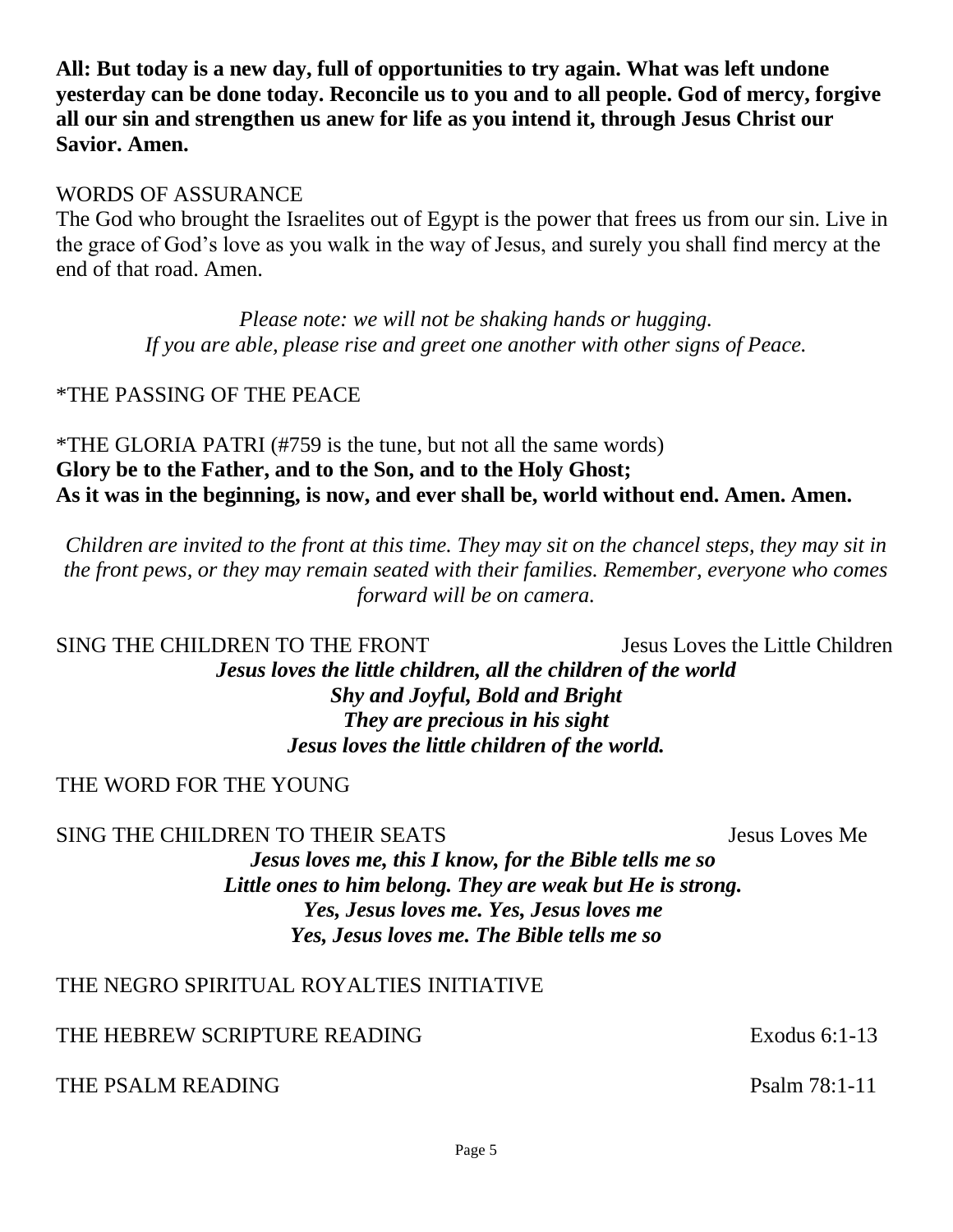THE RESPONSE: One: God is Still Speaking. **All: Thanks be to God!** 

THE GOSPEL READING & MESSAGE:<br>
Luke 4:14-21

#### THE PRAYERS OF THE PEOPLE AND THE LORD'S PRAYER

**Our Father, who art in heaven, hallowed be thy name. Thy kingdom come. Thy will be done on earth as it is in heaven. Give us this day our daily bread. And forgive us our debts, as we forgive our debtors. And lead us not into temptation but deliver us from evil. For thine is the kingdom, and the power, and the glory, forever. Amen.**

THE CHORAL RESPONSE (unison)



*Please note: you can leave your offerings in the plate in the Narthex on your way in or on your way out after Service. You may also place your pew pad sheets in that Offering Plate. Thank you.* 

SPECIAL MUSIC: "Walk Through the Valley" Spiritual, arr. Thygerson Kathy and Art Williams, and Jonne and Eric Dundore

\*DOXOLOGY *From all who dwell beneath the skies, Let the Creator's praise arise! Let the Redeemer's name be sung. Through every land, by every tongue!*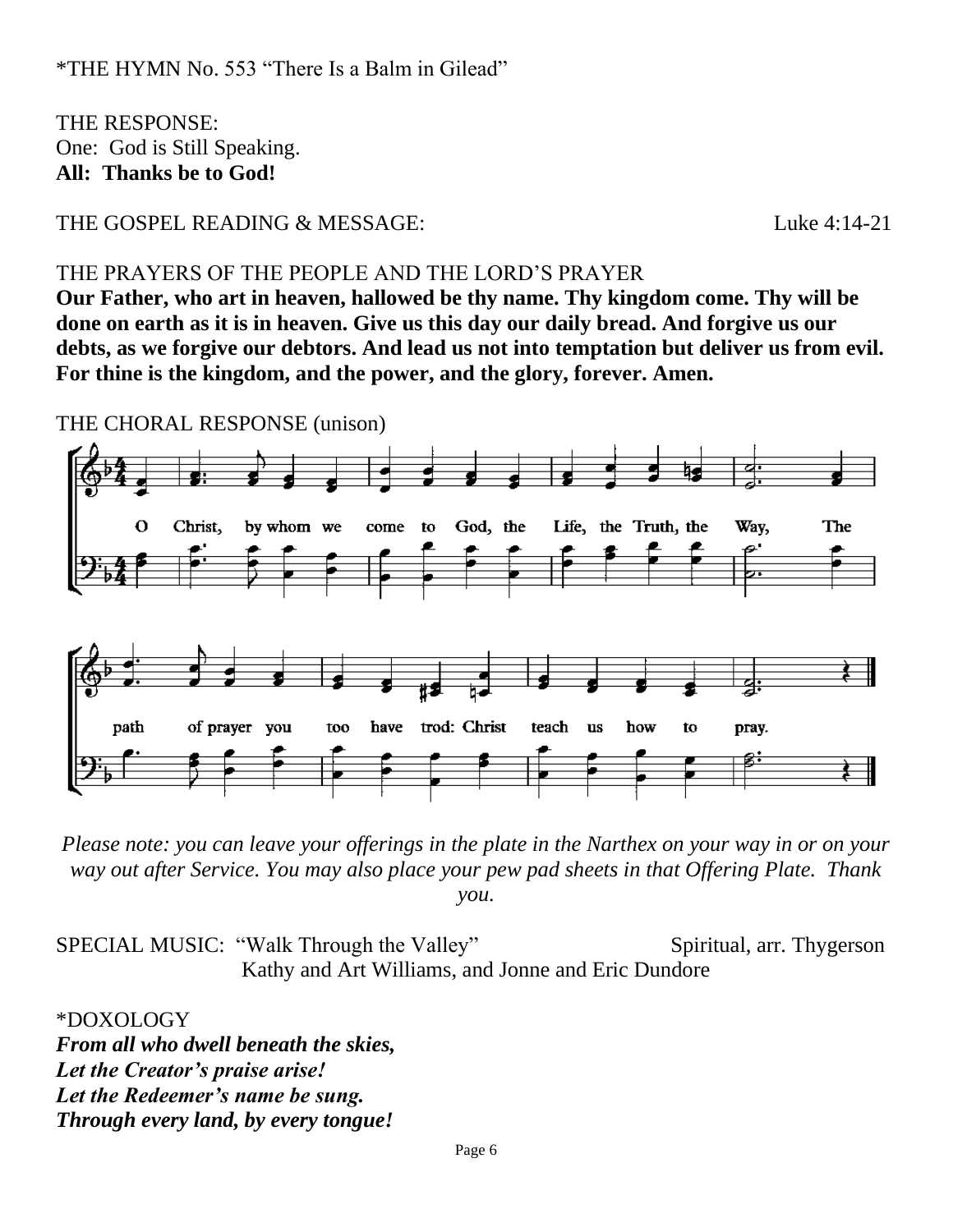## \*THE PRAYER OF DEDICATION (Unison)

**Holy God, you have given each of us gifts to use as members of the Body of Christ. Here are our gifts—the work of our hands, our hearts, and our lives, retuned to you. May these gifts carry the promise of freedom, and justice, and kinship for all your children. Bless those who receive these gifts, just as we are blessed in the act of sharing them. Amen.**

\*THE HYMN No. 593 "Lift Every Voice and Sing"

#### \*THE BIDDING TO MISSION

#### \*THE WORLD PEACE PRAYER

One: Lead us, O God.

**All: Lead us from death to life, from falsehood to truth. Lead us from despair to hope, from fear to trust. Lead us from hate to love, from war to peace. Let peace fill our hearts, our world, our universe. Amen.**

\*THE BENEDICTION

#### \* THE THREE-FOLD AMEN

*Please note: the livestream continues until the end of the Postlude. Please know you are free to leave following the Three-fold Amen and exit to the Narthex to speak with one another. You may be visible and audible on the livestream as you exit early. If you choose to remain, please stay seated and listen quietly to the Postlude.*

#### THE ORGAN POSTLUDE "Swing Low, Sweet Chariot" Robert T. Hughes

#### References:

The Call to Worship and Prayer of Invocation are adapted from:

- Jamelle Bouie, "Why Juneteenth Matters," The New York Times, June 18, 2020;
- "African American Heritage Hymnal," Chicago: GIA Publications, 2001;
- Madison Shockley, "Service Prayers for the Third Sunday in Lent" in "Worship Ways," Copyright 2021 Justice and Local Church Ministries, Faith INFO Ministry Team, United Church of Christ.

The Prayer of Confession and Words of Assurance are adapted from:

- Trayce Potter, "I Still Have a Dream: Service Prayers for Martin Luther King, Jr. Weekend 2020" in "Worship Ways," Copyright 2021 Justice and Local Church Ministries, Faith INFO Ministry Team, United Church of Christ;
- "Book of Worship," United Church of Christ, New York: United Church of Christ Office for Church Life and Leadership, 1986.

The Prayer of Dedication is adapted from two prayers by Thom Shuman and Daniel Hayward, respectively, Pilgrim Uniting Church in Australia.

The World Peace Prayer is a paraphrase of a verse from the Upanishads, the most ancient scriptures of Hinduism, also prayed daily by Roman Catholic Benedictine nuns.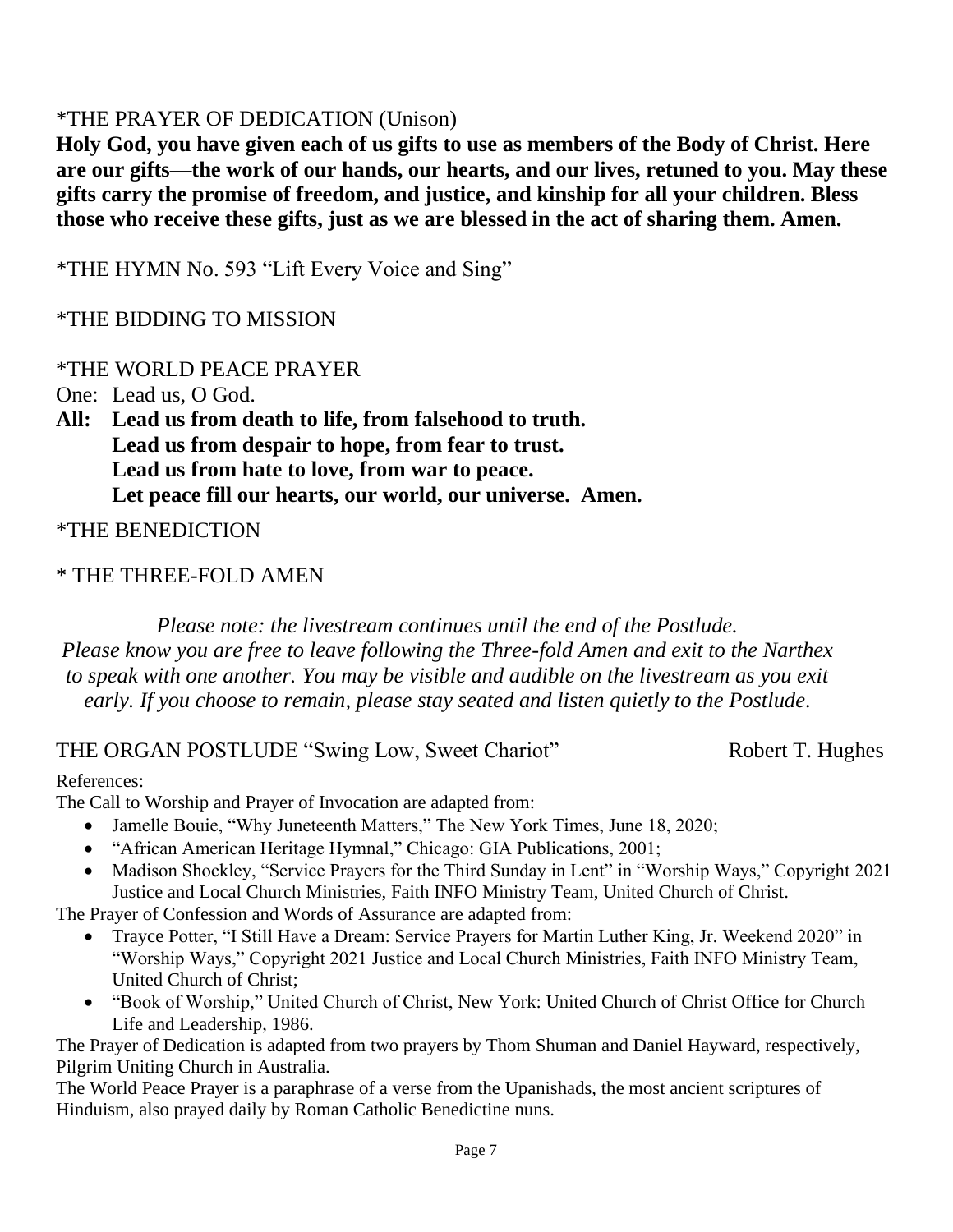## **ALTAR FLOWERS**

The Altar flowers are given to the Glory of God by Jonneke Dundore, "In honor of Eric's birthday."

## **ANNOUNCEMENTS**

## **Vacation Bible School**

You're invited to our 2022 Vacation Bible School, "All God's Children!" In this VBS, kids will learn about how we are all God's children no matter who we are, where we come from, or what we believe. Students will have the opportunity to hear Bible stories about people who are different from one another, but are still able to learn from one another, help one another, or find beauty in their diversity. Kids will also have the chance to learn about different places, cultures, and faith traditions in Southern Asia.

VBS is Tuesday, July 5 – Friday, July 8; 6:00-8:15 PM. Open to all children age four through rising 5th graders. Registration forms can be found on the table in the Commons. Don't forget to sign the medical and photo release sections. Please return your completed form to St. Paul's UCC by June 30. If you have questions, please contact Pastor Allyssa at [allyssaboyer@outlook.com.](mailto:allyssaboyer@outlook.com)

## **Church World Service Orientation Meeting**

Monday, June 27th, 2022, at 6:00 PM

A group from St. Paul's is serving on the Welcome Team for a family of 7 from Guatemala with Church World Service. On Monday, June 27th, folks from St. Paul's are meeting in person and via ZOOM for an orientation by staff at Church World Service. If you are already serving on the Welcome Team, interested in learning more, or interested in joining the team, please attend the meeting to learn ways that help is needed.

Questions: Please contact Shirley Keith Knox at [skeithknox@comcast.net.](mailto:skeithknox@comcast.net)

## **Open and Affirming Sunday**

Next week join us for Open and Affirming Sunday, June 26th. St. Paul's Open and Affirming Covenant has now been in effect since 2003, with the covenant being reaffirmed in 2018 on the  $15<sup>th</sup>$  anniversary. We hope you join us.

## **Church Directory Updates**

We are beginning to work on an updated church directory. If your mailing address, phone number, or email address has changed since the previous directory, please email the change to Renee, the Administrative Assistant: [stpaulstaff@outlook.com](mailto:stpaulstaff@outlook.com) If you're a new regular attender who would like to be included in the directory, you can also contact the church office.